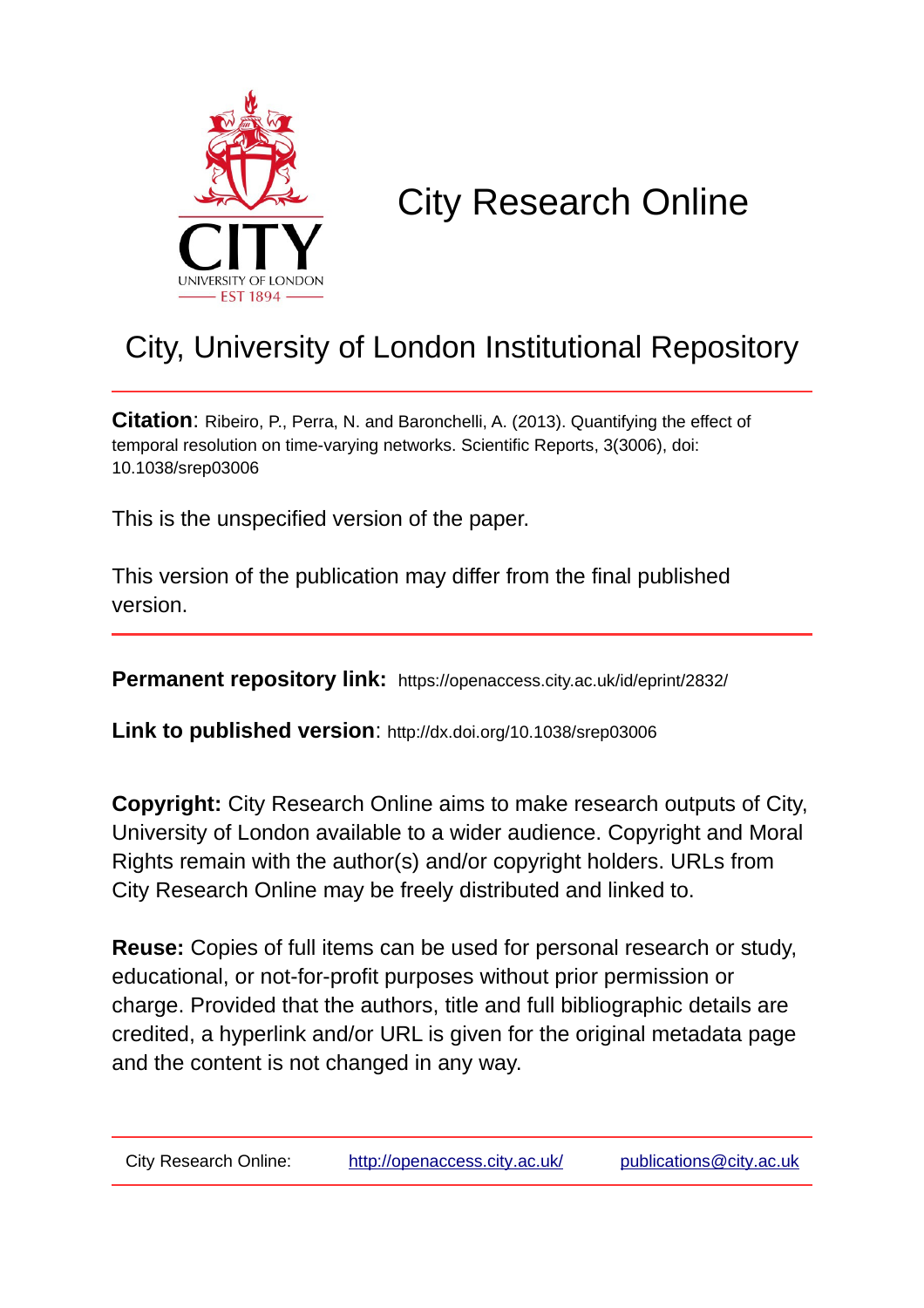# SCIENTIFIC REPCRTS

### **OPFN**

SUBJECT AREAS: APPLIED MATHEMATICS COMPLEX NETWORKS STATISTICAL PHYSICS NONLINEAR PHENOMENA

> Received 5 July 2013 **Accepted** 17 September 2013 Published 21 October 2013

Correspondence and requests for materials should be addressed to B.R. (ribeiro@cs.cmu. edu)

## Quantifying the effect of temporal resolution on time-varying networks

Bruno Ribeiro<sup>1</sup>, Nicola Perra<sup>2</sup> & Andrea Baronchelli<sup>3</sup>

<sup>1</sup>School of Computer Science, Carnegie Mellon University, 5000 Forbes Avenue, Pittsburgh PA 15213, USA, <sup>2</sup>Laboratory for the Modeling of Biological and Socio-technical Systems, Northeastern University, Boston MA 02115, USA, <sup>3</sup>Department of Mathematics, City University London, Northampton Square, London EC1V 0HB, UK.

Time-varying networks describe a wide array of systems whose constituents and interactions evolve over time. They are defined by an ordered stream of interactions between nodes, yet they are often represented in terms of a sequence of static networks, each aggregating all edges and nodes present in a time interval of size  $\Delta t$ . In this work we quantify the impact of an arbitrary  $\Delta t$  on the description of a dynamical process taking place upon a time-varying network. We focus on the elementary random walk, and put forth a simple mathematical framework that well describes the behavior observed on real datasets. The analytical description of the bias introduced by time integrating techniques represents a step forward in the correct characterization of dynamical processes on time-varying graphs.

ime-varying networks are ubiquitous. Examples are found in the social, cognitive, technological and ecological domains as well as in many others<sup>1</sup>. The temporal nature of such systems has a deep influence on dynamical pro ime-varying networks are ubiquitous. Examples are found in the social, cognitive, technological and ecological domains as well as in many others<sup>1</sup>. The temporal nature of such systems has a deep influence on dynamical processes occurring on top of them<sup>2-21</sup>. Indeed, the spreading of sexual transmitted diseases, the duration, sequence, and concurrency of contacts<sup>2,4,17–19,22,23</sup>. In all these cases the timescale characterizing the evolution of the network is comparable with the timescale ruling the unfolding of the process, and they cannot be decoupled. However, empirical datasets are often reduced to a series of static networks by introducing a timeintegrating window,  $\Delta t^{1.24-27}$ . This is the case, for instance, of face-to-face interaction networks<sup>28</sup>, for which the fine-grained temporal resolution of (e.g.) phone call networks is not available, or of infants' semantic networks<sup>29</sup>, whose evolution can be studied only through the analysis of few snapshots<sup>30</sup>. In other instances, a time window is introduced to reduce the amount of stored information, or to simplify the application of mathematical frameworks developed for static or annealed systems. This is the case, for example, of online social networks where, although usually the original information has time resolutions down to the second, the available datasets are integrated over different windows of hours, days, months, or even years. Thus, the introduction of an integrating window is either intrinsic to the system under study or dictated by practical reasons.

In this work we address the impact of an arbitrary  $\Delta t$  on the description of a discrete dynamical process taking place upon a time-varying network. Despite recent results showing that the presence of any level of temporal aggregation may affect the correct characterization of dynamical processes evolving on top of such datasets<sup>2–21</sup>, an analytical formalization, characterization, and understanding of these effects for a general  $\Delta t$  is still missing.

In particular, we focus on the prototypical random walk process evolving on time-varying networks integrated over a general time window  $\Delta t$ . First, we clarify the relevance of the integrating window issue by studying the behavior of random walk processes on real time-varying networks as a function of  $\Delta t$ . Then, we introduce a mathematical framework that well describes the observed behavior on synthetic activity driven networks<sup>17</sup> as well as on two different real datasets.

#### **Results**

We aim to understand how  $\Delta t$  affects the behavior of dynamical processes taking place on time-varying networks. To this end, we consider the fundamental random walk (RW) process on two different real time-varying networks in which the links have been integrated over different integrating windows  $\Delta t$  (see Fig. 1). Typically, the RW asymptotic occupation probability  $\rho$  (see Methods for the formal definition) is computed grouping the nodes according to their the degree  $k^{31-33}$ . The quantity  $\rho_k$  is then defined as the average asymptotic occupation probability of a node in the degree class  $k^{31-33}$ . However, in time-varying networks the degree of a node is not univocally defined and, more importantly, is a function of  $\Delta t$ . For example, the degree might be the number of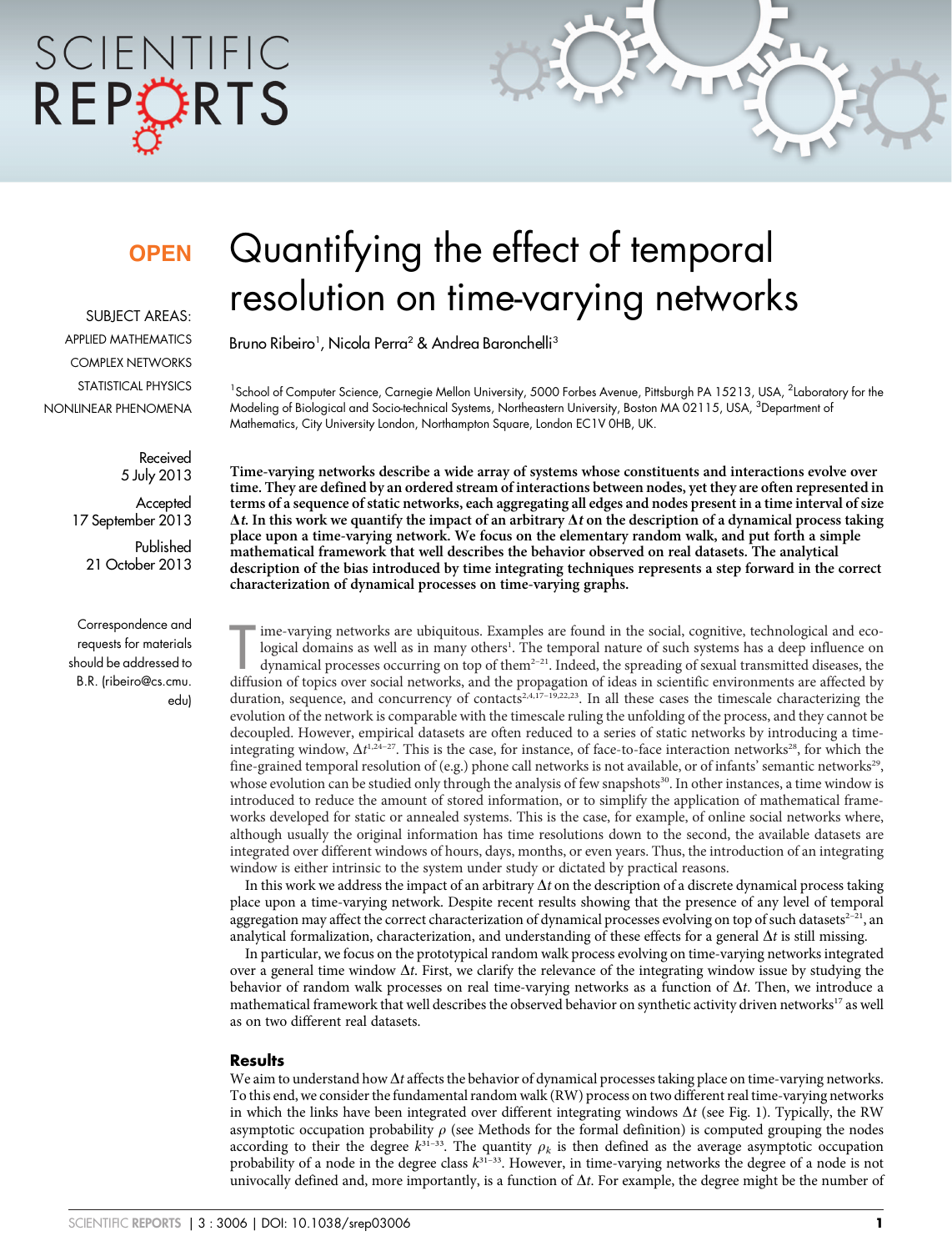



Figure 1 | Example of time integration on time-varying networks. The random walker is located on the colored node, and can travel on the links depicted as continuous line, while  $\Delta t$  defines the integration window. Dashed lines represent links that are present in the system, but are out of reach for the walker.

connections integrated over the time window, or the average number of connections across the  $T/\Delta t$  static frames (where T is the total time span of the data). Thus, the same node could contribute to different degree classes depending on the value of  $\Delta t$ . We, therefore, focus on a different node measure that has been shown to be mostly invariant to  $\Delta t$ , namely the activity rate a of a node<sup>17</sup>. The activity rate a is defined as the average rate at which each node interacts with others during the observation period  $[0, T]$ , and can be interpreted as the intrinsic attitude of each node to engage in interactions with other nodes. We aim to calculate the occupation probability as a function of a.

In our simulations we consider two real time-varying networks, and investigate the RW occupation probability function of activity rate *a* and the integrating window  $\Delta t$ :  $\rho_a(\Delta t)$ . The first dataset is the co-authorship network of the Physical Review Letters (PRL) journal from 1980 to 200634. The second dataset is the Yahoo! music dataset with  $\sim$ 4.6  $\times$  10<sup>5</sup> songs rated by  $\sim$ 2  $\times$  10<sup>4</sup> Yahoo! users over six months<sup>35</sup>. We run the RW process over these two time-varying networks for different values of  $\Delta t$ , and record the occupation probability over multiple runs (see SI for details). Fig. 2 shows the empirical values of  $\rho_a(\Delta t)$  (solid points) observed in the PRL dataset for four distinct values of  $\Delta t = \{1, 10, 60, 182\}$  days. Error bars represent the the standard deviation obtained from distinct simulation runs starting at times  $t_0 \in \{0, 1, ..., \Delta t - 1\}$  from the beginning of the dataset.

The effect of  $\Delta t$  is dramatic. Over large values of  $\Delta t$  the RW behaves roughly as could be expected. The share of random walkers increases with the node activity, i.e., highly active nodes are collect more walkers at the end of the simulation than nodes with low activity. However, as  $\Delta t$  decreases, more active nodes lose their power to attract walkers and the occupation probability becomes more uniform. A similar scenario is observed over the Yahoo! dataset over four values of  $\Delta t$ , namely one second, one hour, six hours, and one day (points in Fig. 3). In the next section we will see that the reason for this behavior rests solely in the probability that the RW sees no edges when it decides to move, which turns out to be a function of three factors:  $\Delta t$ , the activity of node the walker resides, and the average node activity in the system.

Mathematical formulation. Let us consider a random walker diffusing at discrete time steps  $\Delta t$  over a time-varying network characterized by  $N$  nodes. Starting at node  $V(t)$  at step  $t$ , the walker takes step  $t + 1$  at time  $(t + 1) \Delta t$  diffusing over a network  $G_t(\Delta t)$ , where

Figure 2 | Occupation probability  $\rho_a$  of a RW at the end of the simulation as a function of node activity. The points are the values of  $\rho_a$  of a RW over the Physics Review Letters time-varying co-authorship network from 1980 to 2006 for different integrating windows  $\Delta t \in \{1, 10, 60, 182\}$  days. The error bars are evaluated starting the process at different days from the beginning of the dataset.

 $G_t(\Delta t)$  is the result of the union of all the edges generated in the interval  $[t\Delta t, (t + 1) \Delta t)$ . We focus on the general case of an arbitrary time aggregation window  $\Delta t > 0$ .

We consider a simple class of time-varying networks called activity driven networks<sup>17</sup>. The crucial ingredients of these models are:  $dF(a)$ , the fraction of nodes with activity rate  $a$ , and  $m$ , the number of edges that are simultaneously created by a node (see Methods for further details). The activity rate determines the probability per unit time for a node to establish (m, simultaneously) edges to other nodes in the system. The value of parameter  $m$  is dictated by the specific system under consideration. The case  $m > 1$  is appropriate to describe oneto-many interactions, found for example in such systems as Twitter and blog networks<sup>36,37</sup>. On the other hand,  $m = 1$  describes two-party (dyadic) communications that are characteristic of phone-call and text-message networks<sup>38,39</sup>. At each step  $t = 0, 1, ...$  an unweighted network  $G_t(\Delta t)$  is generated as follows:

- a)  $G_t(\Delta t)$  starts with N disconnected nodes;<br>b) The the number of times a node with action
- The the number of times a node with activity  $a$  is active during interval  $\Delta t$ ,  $K_{\Delta t,a}$ , is Poisson distributed



Figure 3 | Occupation probability  $\rho_a$  of a RW at the end of the simulation as a function of node activity. Points represent the  $\rho_a$  values of a RW over the time-varying graph of Yahoo! song ratings for different integrating windows  $\Delta t$  of one second, one hour, six hours, and one day. The standard deviations are too small to be shown in the plots.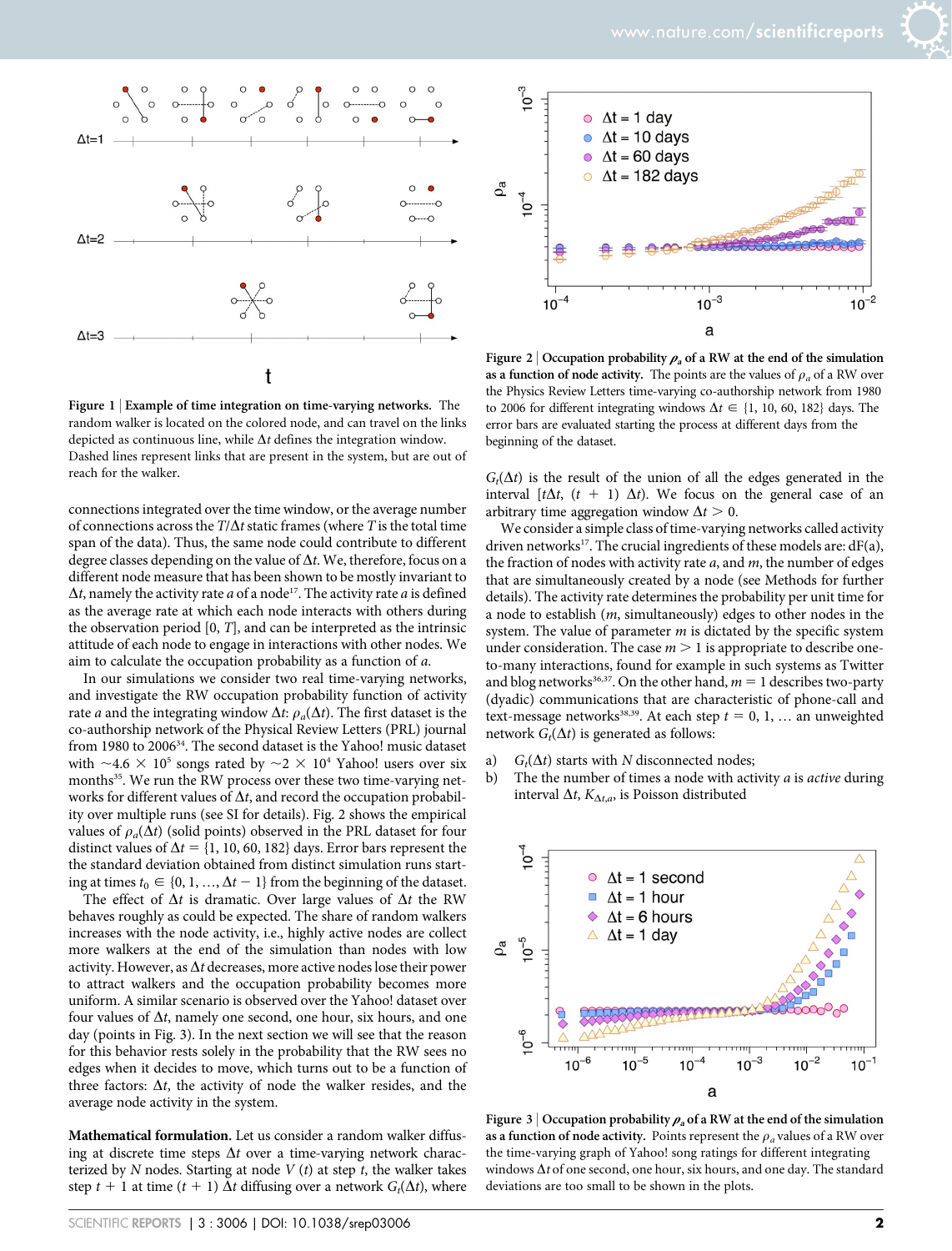$$
P[K_{\Delta t,a} = k] = \frac{(a\Delta t)^k}{k!} \exp(-a\Delta t).
$$

Node generates  $mK_{\Delta t,a}$  undirected edges connected to  $mK_{\Delta t,a}$ randomly selected nodes (without replacement or self-loops). Inactive nodes in this observed period of  $\Delta t$  may receive connections from other active vertices;

c) At time  $(t + 1)\Delta t$  the process starts over from step a) to generate network  $G_{t+1}(\Delta t)$ .

Although activity driven networks are Markovian (memoryless) and lack of some properties observed in real temporal systems, they can be considered as the simplest yet nontrivial framework to study the concurrence of changes in connectivity pattern of the network and dynamical processes unfolding on their structure $17,18$ .

To describe the RW behavior, we need to evaluate the transition probability that a walker starting at a node with activity  $a'$  moves to a node with activity *a* at the next  $\Delta t$  time step,  $Q_{a|a'}(\Delta t)$ . Without loss of generality in what follows we focus on the case  $m = 1$ . Detailed results for the  $m > 1$  one-to-many interactions are discussed in the Supplementary Information. At step  $t + 1$  the neighbors of  $V(t)$  can be classified into two types:

- 1. Passive destinations, are neighbors of  $V(t)$  connected by edges created due to the activity of  $V(t)$  itself. They are randomly selected from the graph and thus their activity is distributed according to  $dF(a)$ . We define  $K_{\Delta t, A(t)}$  to be the number of such passive destinations, where  $A(t)$  is the activity rate of node  $V(t)$ .
- 2. Active destinations, are neighbors of  $V(t)$  connected to  $V(t)$  by edges created due to their own activity. Thus, their activity is distributed as  $adF(a)/\langle a \rangle$ , where  $\langle a \rangle$  is the average activity rate in the system. We define define  $H_{\Delta t}$  as the number of such active destinations.

The word destinations highlights the fact that the walker moves from V (t) to one of these  $K_{\Delta t, a'} + H_{\Delta t}$  neighbors of V (t). For sufficiently large N,  $H_{\Delta t}$  and  $K_{\Delta t, a'}$  are both Poisson distributed with average  $\langle a \rangle \Delta t$  and  $a' \Delta t$ , respectively. If  $V(t)$  has at least one edge, the walker follows the edge of a passive destination with probability  $K_{\Delta t, a'}/(K_{\Delta t, a'} + H_{\Delta t})$ , while it moves towards an active destination with probability  $H_{\Delta t}/(K_{\Delta t, a'} + H_{\Delta t})$ . Unconditioning the latter expressions with respect to the values of  $K_{\Delta t, a'}$  and  $H_{\Delta t}$  we obtain

$$
Q_{a|a'}(\Delta t) = \left(\sum_{k=1}^{\infty} \sum_{h=0}^{\infty} \left(\frac{k}{k+h} dF(a) + \frac{h}{k+h} \frac{a dF(a)}{\langle a \rangle}\right) + \frac{(a'\Delta t)^k (\langle a \rangle \Delta t)^h}{k!h!} + \sum_{h=1}^{\infty} \frac{a dF(a)}{\langle a \rangle} \frac{(\langle a \rangle \Delta t)^h}{h!} + \delta(a-a')\right)^{(1)}
$$

$$
\exp(-(a'+\langle a \rangle)\Delta t),
$$

where  $\delta(x)$  is the Dirac delta function. While we refer the reader to the SI for the detailed derivation, each term in eq. (1) has a simple interpretation. The two terms inside the double sum represent, respectively, the probability that the walker moves to a passive destination that has activity  $a$  and the probability that the walker moves to an active destination that has activity  $a$ . The terms multiplying the two terms inside the double summation are related to the probability that  $K_{\Delta t, a'} = k$  and  $H_{\Delta t} = h$ . The  $\delta(a - a')$  term considers the probability that the node has no edges after  $\Delta t$  and thus the walker must remain at  $V(t)$ .

Thankfully, eq. (1) can be simplified (see SI) yielding

$$
Q_{a|a'}(\Delta t) = \frac{a'+a}{a'+\langle a \rangle} dF(a) \left(1 - \zeta_{a',\Delta t}\right) + \delta(a'-a)\zeta_{a',\Delta t},\qquad(2)
$$

where  $\zeta_{a',\Delta t} = e^{-(a'+\langle a \rangle)\Delta t}$  is the probability that no edge is created at a node with activity a' during interval  $\Delta t$ . Note that in eq. (2) the parameter  $\Delta t$  only affects the probability that no edge is created until the next time step.

To find the RW stationary distribution we first note that the RW on the time-varying network is stationary and ergodic (see SI). Thus, the RW occupation probability  $\rho_a$ , defined as the probability of finding the walker in a given node of activity  $a$ , exists and is unique<sup>40</sup>. The value of  $\rho_a$  is the fixed point solution of the following Chapman-Kolmorogov set of equations<sup>41</sup>

$$
\rho_a = \frac{1}{N \, dF(a)} \int_{a' \in \Omega} Q_{a|a'}(\Delta t) \rho_{a'} dF(a'), \quad \forall a \in \Omega,
$$
 (3)

where  $\Omega$  is the set of all activity rates in the system. The solution to eq. (3) can be obtained numerically. Interestingly, we can extend eq. (3) to consider lazy random walks where the walker moves with probability  $p \in (0, 1]$  or does not move with probability  $1 - p$ . For the lazy walker we just need to replace  $Q_{a|a'}(\Delta t)$  in eq. (3) with  $Q_{a|a'}(\Delta t)p$  $\partial^2 + \delta(a'-a)(1-p)$ . A simple algebraic manipulation shows that  $\rho_a$ does not change with  $p$ . Hence, the steady state of the lazy walker for any  $p \in (0, 1)$  is the same as the walker that moves with probability  $p = 1.$ 

We also find that closed-form solutions of eq. (3) exist in the limits of  $\Delta t \gg 1$  and  $\Delta t \ll 1$ . In the  $\Delta t \gg 1$  case, links are integrated over a large time window and the time-varying network can be considered static. Recall that  $\zeta_{a,\Delta t} = e^{(a+\langle a \rangle)\Delta t}$ . For  $\Delta t \gg 1$  the value of  $\zeta_{a,\Delta t} \approx 0$ ,  $\forall a$  $\epsilon \in \Omega$ , and thus the second term of eq. (2) is close to zero. In this scenario  $Q_{a|a'}(\Delta t) = C(a + \langle a \rangle) dF(a)$ , where  $C = 1/2\langle a \rangle$  yielding the fixed point solution of eq. (3)

$$
\rho_a \approx \frac{a + \langle a \rangle}{2N \langle a \rangle}.\tag{4}
$$

The asymptotic occupation probability of a given node of class a is simply proportional to its activity. Since in the regime of large  $\Delta t$  the degree of a node  $v$ ,  $k_v$ , is proportional to its activity,  $a_v$ , eq. (4) yields  $\rho_{a} \propto k_{\nu}$ . Thus, for sufficiently large  $\Delta t$ , we recover the well-known behavior of static networks, where the occupation probability of a node is proportional to its degree<sup>31</sup>. Furthermore, in the SI we show that eqs. (2), (3), and (4) hold for weighted aggregation procedures where integrated edges have weights proportional to how often they appeared during an interval  $\Delta t$ .

In the regime of very short aggregating windows we have  $\lim_{\Delta t\to 0}$  $\zeta_{a,\Delta t} \to 1$ ,  $\forall a \in \Omega$ . Thus, the first term of eq. (2) is zero yielding  $Q_{a|a'}(\Delta t) = dF(a)$  and the trivial fixed point solution of eq. (3)

$$
\rho_a \approx \frac{1}{N}.\tag{5}
$$

Thus, the walker is equally likely to be found at any node regardless of its activity rate. In fact, when  $\Delta t$  is small the probability a node has more than one edge is close to zero. Consequently, highly active nodes lose and gain walkers at the same rate, giving rise to homogeneous occupation probabilities in eq. (5). Interestingly, in previous work on general time-varying network processes we show that the result in eq. (5) holds even when aggregated snapshots have arbitrary strong spatio-temporal correlations<sup>40</sup>.

Numerical validation on synthetic networks. We validated our analytical results through extensive numerical simulations. We considered networks with  $N = 10<sup>5</sup>$  nodes and a power-law activity distribution  $dF(a) \propto a^{-\gamma}$  (as observed in many real networks<sup>17</sup>), restricted to the interval  $\Omega = [10^{-3}, 1]$  to avoid divergencies in the limit  $a \ll 1$ . As shown in Fig. 4, the exact solution reproduces the simulations accurately for the entire spectrum of integrating windows  $\Delta t$  (case  $m = 1$  in main panel). Interestingly, as  $\Delta t$  grows, the occupation probability increases sharply in high-activity vertices while slightly decreasing at low activity nodes. Moreover, as  $\Delta t$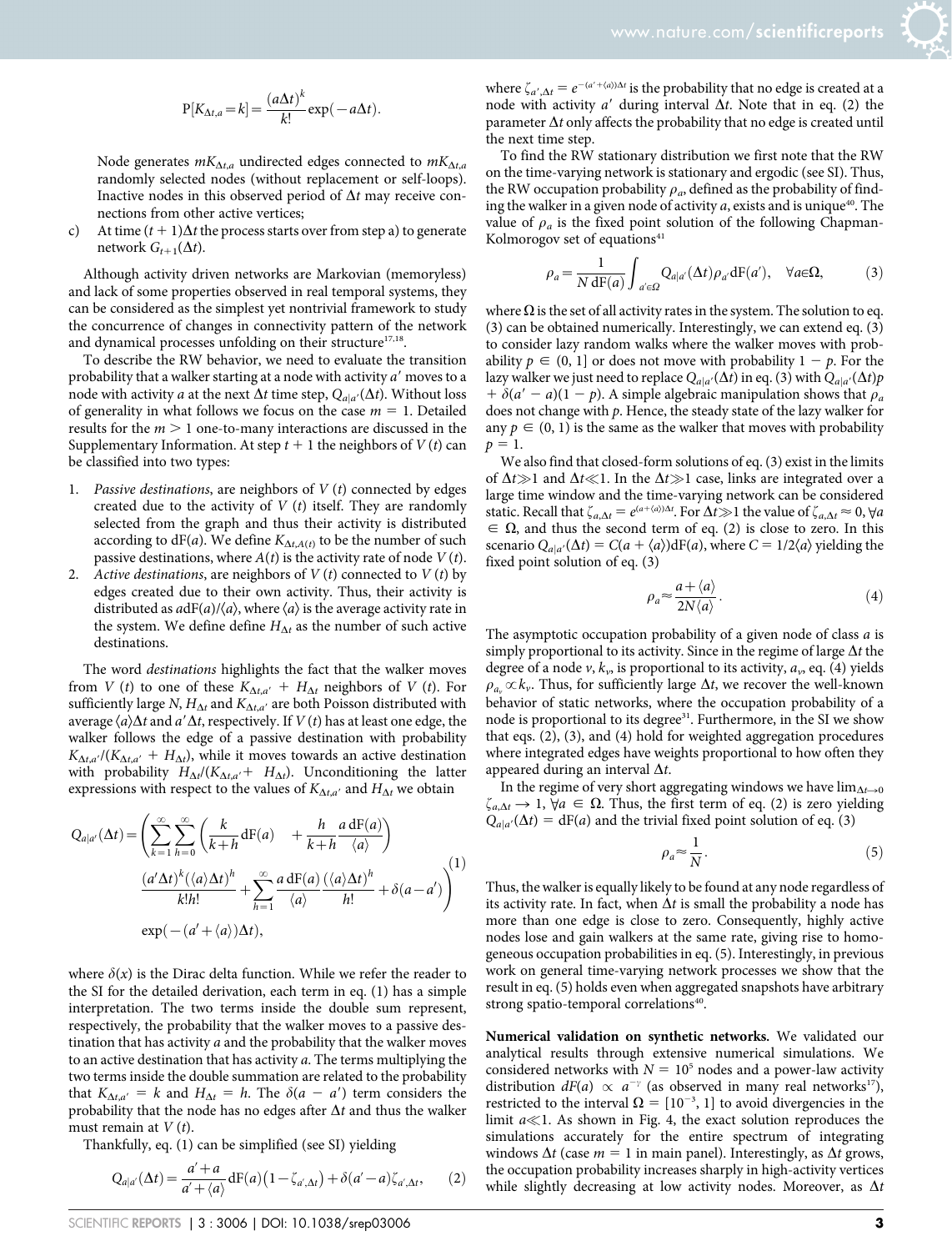

Figure 4 | Occupation probability  $\rho_a$  of a RW over an activity-driven network with activity distribution  $dF(a) \propto a^{-2}$ ,  $a \in (10^{-3}, 1)$ ,  $N = 10^5$ , for different values of m. Curves in the main plot concern the  $m = 1$  case, where each node can only simultaneously connect to one node. In the inset, the case  $m = 6$  is considered, where a node simultaneously connect to six other nodes. Solid curves represent the analytical prediction of eq. (3) integrated over  $\Delta t = 1$ , 10, 100 (diamonds, squares and circles) time windows. Note that in both panels as  $\Delta t$  gets larger  $\rho_a \approx a$ . Averages performed over  $10<sup>3</sup>$  independent simulations.

increases  $\rho_a \propto a$  as predicted by eq. (4), while as  $\Delta t$  gets smaller,  $\rho_a$  = 1/N, as predicted by eq. (5). The equations describe correctly also the behavior observed for one-to-many simultaneous connections m, characterized by a smoother increase in  $\rho_a$  at high activity nodes (see  $m = 6$  case in Fig. 4, inset). The SI contains more details on the formulation of the  $m > 1$  case.

Numerical validation on real-world networks. The analytical framework discussed above qualitatively reproduce also the behavior observed in real datasets. In Figs. 5 and 6 the solid lines show the numerical solution obtained by applying eq. (2) into eq. (3) (see SI), for the PRL and Yahoo! datasets, respectively. The gray points in Figs. 5 and 6 reproduce the simulation results already shown in Figs. 2 and 3, respectively. All numerical solutions use the same activity distribution  $dF(a)$ , extracted from the time-varying graph of  $\Delta t = 1$  day for the PRL dataset and  $\Delta t = 1$  second for the Yahoo!



Figure 5 | Occupation probability  $\rho_a$  of a RW at the end of the simulation as a function of node activity. The points are the values of  $\rho_a$  of a RW over the Physics Review Letters time-varying co-authorship network from 1980 to 2006 for different integrating windows  $\Delta t \in \{1, 10, 60, 182\}$  days. The solid curves show the respective numerical solutions of eq. (3) and the black curve shows eq. (4).



Figure 6 | Occupation probability  $\rho_a$  of a RW at the end of the simulation as a function of node activity. The points are the values of  $\rho_a$  of a RW over the time-varying graph of Yahoo! song ratings for different integrating windows  $\Delta t$  of one second, one hour, six hours, and one day. The solid curves show the respective numerical solutions of eq. (3) and the black curve shows eq. (4).

dataset (dF(a) extracted from larger values of  $\Delta t$  provide similar results $^{17}$ , see SI for details).

The theoretical results accurately describe real data, with some deviations for nodes in the intermediate activity range at  $\Delta t$  of one day. The RW occupation probability is uniform and independent of node activity for small  $\Delta t$  as predicted by eq. (5). As predicted by eq. (4), the RW occupation probability  $\rho_a$  approaches  $(a + \langle a \rangle)/(2N\langle a \rangle)$ (black curve) as  $\Delta t$  increases, an effect particularly noticeable for high-activity nodes. It is also worth highlighting that the data matches well the theoretical equations for the case  $m = 1$ , suggesting a connection between the datasets and the fundamental mechanisms described in our model (for the similarity in behavior between  $m = 1$ and projected networks such as the PRL co-authorship networks see SI).

#### **Discussion**

Our results clarify the effect of time aggregation procedures on the behavior of the RW, taken as the simplest instance of dynamical process, even when aggregation windows are ''short''. We have quantified this effect in a rigorous mathematical framework that (i) allows us to recover the results concerning static networks in the limit of infinite aggregation windows, (ii) accurately describes the behavior observed in numerical simulations upon synthetic time-varying networks, and (iii) captures the phenomenology observed on real datasets. Overall, while for practical or technical reasons researchers are often forced, or simply tempted, to work with time aggregated representations of time-varying networks, our work suggests that caution should be used when drawing general conclusions about dynamical processes based upon time-aggregated networks. At the same time, moreover, our theoretical results may help to investigate possible distortions introduced by the aggregating windows of data collection methods.

The proposed framework considers inherently discrete processes, such as spreading phenomena in contact networks that are, also at the smallest time resolution possible, discrete. We leave the generalization to continuous processes for further work.

#### Methods

Occupation probability. The asymptotic occupation probability is the steady state probability of finding the walker in a node with activity  $a$ , which is guaranteed to exist and be unique if the time-varying network that is stationary, ergodic, and Tconnected (see SI), such as in activity driven networks. A time-varying network is T-<br>connected if there is a temporal path between any two nodes<sup>40</sup>. In our simulations we consider the RW occupation probability  $\rho_a$  to be the probability of finding the walker